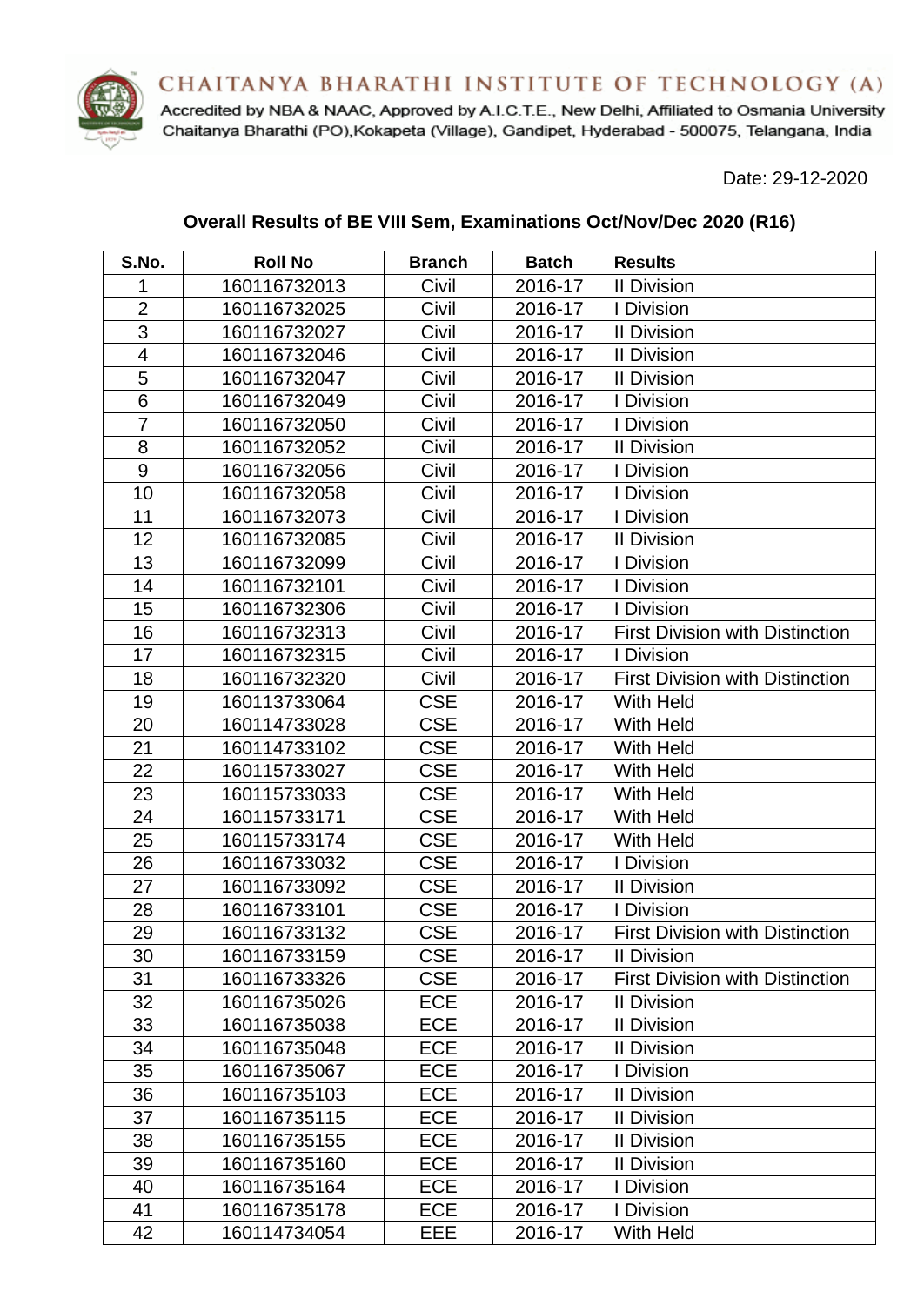## CHAITANYA BHARATHI INSTITUTE OF TECHNOLOGY (A)



Accredited by NBA & NAAC, Approved by A.I.C.T.E., New Delhi, Affiliated to Osmania University Chaitanya Bharathi (PO), Kokapeta (Village), Gandipet, Hyderabad - 500075, Telangana, India

| 43 | 160115734099                 | EEE  |         | <b>With Held</b>                       |
|----|------------------------------|------|---------|----------------------------------------|
| 44 |                              | EEE  | 2016-17 |                                        |
| 45 | 160116734007<br>160116734021 | EEE  | 2016-17 | <b>First Division with Distinction</b> |
| 46 |                              |      | 2016-17 | <b>II Division</b>                     |
|    | 160116734038                 | EEE  | 2016-17 | <b>II Division</b>                     |
| 47 | 160116734045                 | EEE  | 2016-17 | I Division                             |
| 48 | 160116734047                 | EEE  | 2016-17 | I Division                             |
| 49 | 160116734054                 | EEE  | 2016-17 | <b>II Division</b>                     |
| 50 | 160116734068                 | EEE  | 2016-17 | <b>II Division</b>                     |
| 51 | 160116734320                 | EEE  | 2016-17 | I Division                             |
| 52 | 160116737113                 | IT   | 2016-17 | <b>II Division</b>                     |
| 53 | 160116737122                 | IT   | 2016-17 | I Division                             |
| 54 | 160116737306                 | IT   | 2016-17 | I Division                             |
| 55 | 160116737308                 | IT   | 2016-17 | <b>II Division</b>                     |
| 56 | 160116737317                 | IT   | 2016-17 | <b>II Division</b>                     |
| 57 | 160116737322                 | IT   | 2016-17 | <b>II Division</b>                     |
| 58 | 160116736035                 | Mech | 2016-17 | I Division                             |
| 59 | 160116736042                 | Mech | 2016-17 | I Division                             |
| 60 | 160116736049                 | Mech | 2016-17 | I Division                             |
| 61 | 160116736058                 | Mech | 2016-17 | I Division                             |
| 62 | 160116736064                 | Mech | 2016-17 | I Division                             |
| 63 | 160116736083                 | Mech | 2016-17 | I Division                             |
| 64 | 160116736305                 | Mech | 2016-17 | <b>First Division with Distinction</b> |
| 65 | 160116736306                 | Mech | 2016-17 | <b>First Division with Distinction</b> |
| 66 | 160116736312                 | Mech | 2016-17 | I Division                             |
| 67 | 160116736324                 | Mech | 2016-17 | <b>First Division with Distinction</b> |
| 68 | 160115738009                 | Prod | 2016-17 | With Held                              |
| 69 | 160115738044                 | Prod | 2016-17 | With Held                              |
| 70 | 160115738050                 | Prod | 2016-17 | With Held                              |
| 71 | 160116738023                 | Prod | 2016-17 | I Division                             |
| 72 | 160116738033                 | Prod | 2016-17 | <b>II Division</b>                     |
| 73 | 160116738043                 | Prod | 2016-17 | <b>II Division</b>                     |
| 74 | 160116738045                 | Prod | 2016-17 | <b>II Division</b>                     |
| 75 | 160116738049                 | Prod | 2016-17 | I Division                             |
| 76 | 160116738050                 | Prod | 2016-17 | <b>II Division</b>                     |
| 77 | 160116738303                 | Prod | 2016-17 | I Division                             |
| 78 | 160116738312                 | Prod | 2016-17 | I Division                             |